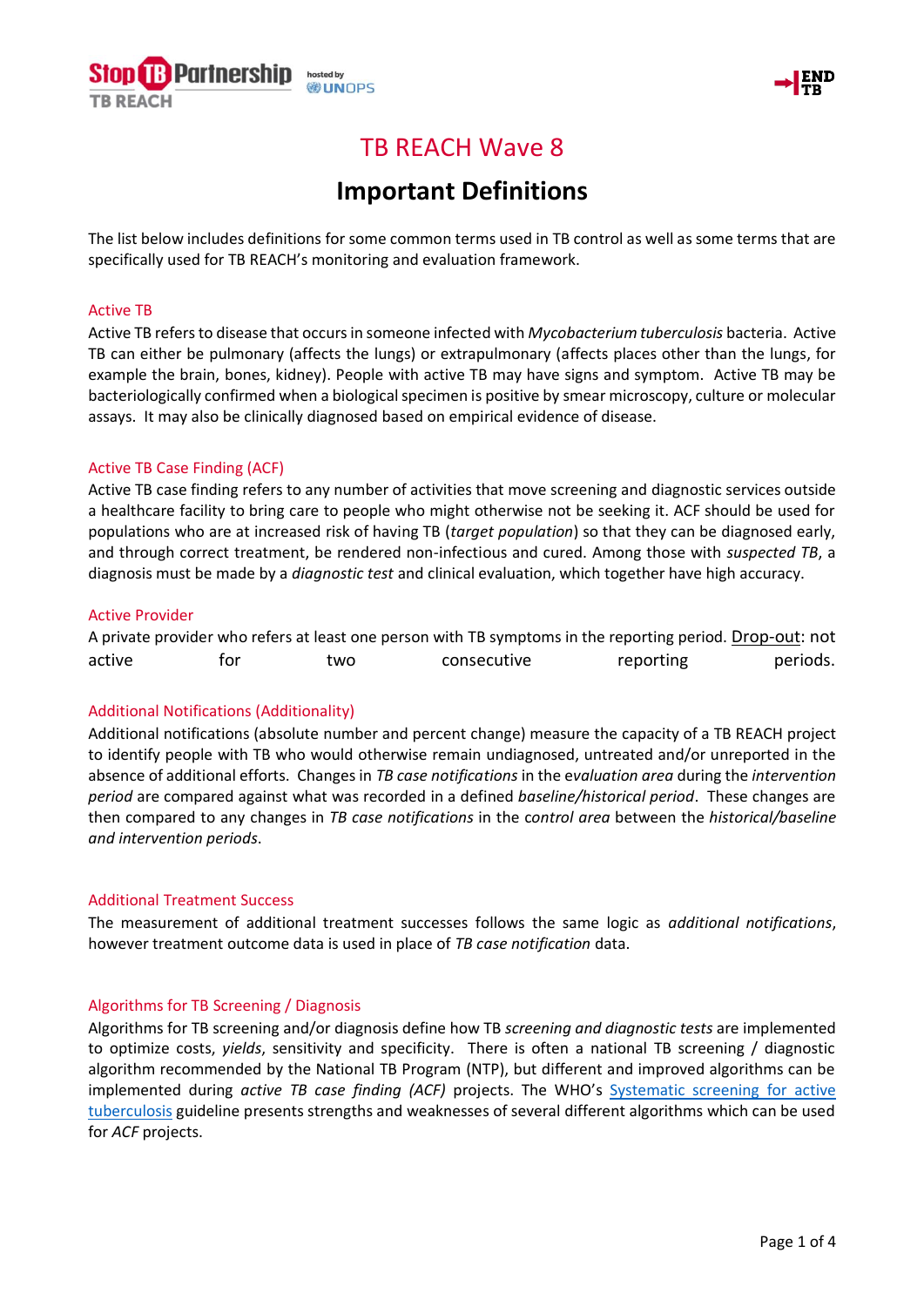# Partnershi **UNOPS**





#### Baseline / Historical Period

The time period immediately before the *intervention period*, corresponding to the same calendar months. TB REACH collects *TB case notification* data for three full years before the intervention period, and this larger time period is also sometimes referred to as the baseline/historical period. This longer view allows for an analysis of trends in *TB case notifications*.

# Control Area

The geographic area against which changes in *TB case notifications* in the *evaluation area* are compared, in order to determine whether and to what degree gains or decreases can be attributed to TB REACH projects, as opposed to a larger change occurring in both the evaluation and control areas.

#### Diagnostic Test

A test or examination which is used to confirm *active TB*. Diagnostic tests must be highly specific in order to avoid false positive results (resulting in incorrect treatment of people without *active TB*). Examples of diagnostic tests for *active TB* include smear microscopy, molecular assays (e.g. Xpert MTB/RIF) and culture.

# Direct Yield

TB REACH uses the term direct yield (or sometimes simply yield) to refer to case notifications that are attributable to project activities. All projects-report output of screening, testing and treatment services which are measured via *process indicators*. Example: A project detected and treated 267 people with smearpositive TB through contact investigation.

#### Engaged Provider

A private provider with the intention to participate in the project and/or a formal memorandum of understanding between the project and the PP. Activity could be but is not limited to a training, a visit of the project team to a PP and a subsequent agreement to participate or an initiative taken by the PP to participate.

#### Evaluation Area

An evaluation area is the geographic area in which a project's *target group* lives. *TB case notification* data from all the health facilities inside the evaluation area are used to measure the impact of TB REACH projects.

#### Intervention Period

The time period in which project activities are conducted. TB REACH projects usually have a minimum of 12 months of service delivery activities.

#### Key Population

People who are vulnerable, underserved, or at-risk of developing TB are referred to as key populations. These populations, may vary by country or region, but include people who have increased exposure to TB due to where they live or work, people who have limited access to quality TB services, and people at risk due to biological or behavioural factors. The Stop TB Partnership has a series of briefs on key populations which can be accessed [here.](http://www.stoptb.org/resources/publications/)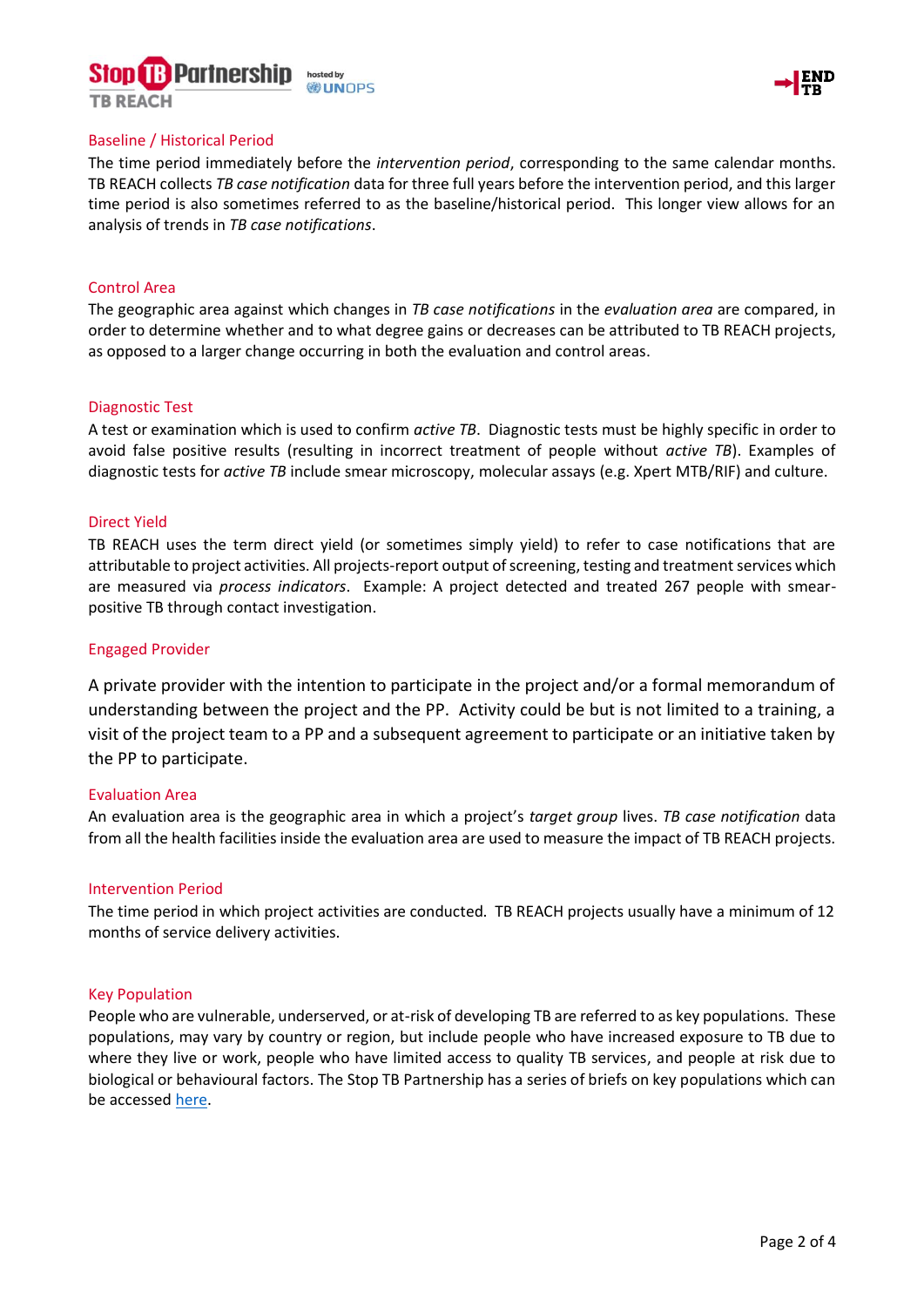



#### Non-Additional Yield

Non-additional yield occurs when people with TB identified during an *ACF* project (*direct yield*) would access care, start treatment, and be reported to the NTP even in the absence of the increased case finding efforts. In almost all circumstances, some portion of a project's *yield* will be non-additional.

# Number Needed to Screen (NNS)

NNS is the number of individuals who were screened to identify one person with TB. NNS will vary across *key populations* based on their background TB prevalence. This metric cannot be used to describe an increase in access to care or population-level increases in *TB case notifications*.

#### Number Needed to Test (NNT)

NNT is the number of individuals that were tested to identify one person with TB. NNT is the inverse of test positivity.

# Passive Case Finding

Passive case finding is a patient-initiated pathway to TB diagnosis and treatment which involves:

- A person with *active TB* experiencing symptoms that he or she recognizes as serious;
- That person having access to and spontaneously seeking care at an appropriate health facility;
- A health worker correctly assessing whether the person fulfils the criteria for *suspected TB*; and
- That person being successfully diagnosed and started on TB treatment.

#### Presumptive TB

Someone with suspected TB is positive on *screening test* and is in need of further *diagnostic testing*. In many settings, presumptive TB is viewed the same as having symptoms of TB, but there is strong evidence that many people with *active TB* do not report symptoms of TB and thus the definition of presumptive TB is broader than just symptomatic.

#### Process Indicator

Process indicators measure the output of project activities and are used to chart progress of a TB REACH intervention. TB REACH grantees always link their process indicatorsto relevant steps in the TB care pathway since the focus of the initiative is service delivery (e.g. number of people screened for TB, number of people tested by GeneXpert, etc).

#### Screening / Triage Test

A test, examination, or other procedure which separates people into a group with higher likelihood of having *active TB* (positive screen) or unlikely to have *active TB* (negative screen). A screening / triage test is not meant to diagnose *active TB*. People who screen positive should always receive a *diagnostic test*. TB-specific examples of a screening test include questionnaires for TB-related symptoms and chest x-ray.

#### Target Group / Population

In a TB REACH intervention, a target group or population is the collection of people who will receive screening, diagnostic, and treatment services. A target population may be limited to a single *key population*, but could include several *key populations* who benefit from a package of complementary ACF interventions.